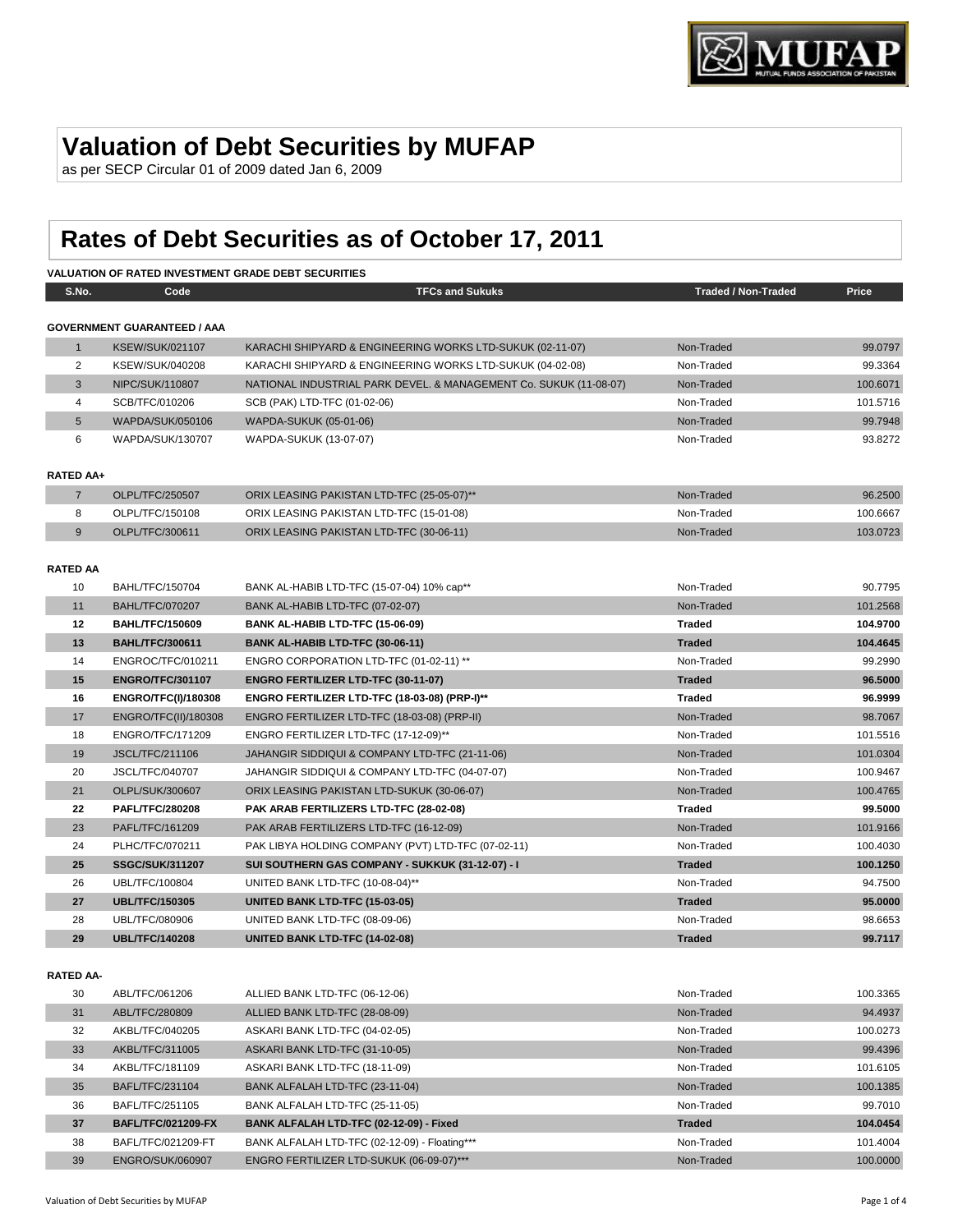

| 40 | RBS/TFC/100205  | FAYSAL BANK LTD -TFC (10-02-05) (FORMERLY: RBS - TFC (10-02-05)) | Non-Traded | 100.6642 |
|----|-----------------|------------------------------------------------------------------|------------|----------|
|    | FABL/TFC/121107 | FAYSAL BANK LTD (12-11-2007)                                     | Non-Traded | 99.2281  |
|    | FABL/TFC/271210 | FAYSAL BANK LTD (27-12-2010)                                     | Non-Traded | 99.9267  |

#### **RATED A+**

| 43 | AASML/TFC/211107       | AL ABBAS SUGAR MILLS LTD-TFC (21-11-07)                      | Non-Traded    | 99.6606             |
|----|------------------------|--------------------------------------------------------------|---------------|---------------------|
| 44 | <b>CPBM/SUK/250907</b> | <b>CENTURY PAPER &amp; BOARD MILLS LTD- SUKUK (25-09-07)</b> | Traded        | 99.9501             |
| 45 | FRSCL(A)/TFC/170107    | FINANCIAL REC'BLES SEC'ZATION CO. LTD-TFC CLASS "A"          | Non-Traded    | 100.1601            |
| 46 | FRSCL(B)/TFC/170107    | FINANCIAL REC'BLES SEC'ZATION CO. LTD-TFC CLASS "B"          | Non-Traded    | 100.1601            |
| 47 | JDWS/TFC/230608        | JDW SUGAR MILLS LTD. TFC (23-06-08)                          | Non-Traded    | 98.9031             |
| 48 | KASBS/TFC/270607       | KASB SECURITIES LTD- TFC (27-06-07)                          | Non-Traded    | 100.3174            |
|    |                        |                                                              |               |                     |
| 49 | <b>NIB/TFC/050308</b>  | <b>NIB BANK LTD-TFC (05-03-08)</b>                           | <b>Traded</b> |                     |
| 50 | PMCL/TFC/310506        | PAKISTAN MOBILE COMMUNICATION LTD-TFC (31-05-06)             | Non-Traded    | 100.8719            |
| 51 | <b>PMCL/TFC/281008</b> | PAKISTAN MOBILE COMMUNICATION LTD-TFC (28-10-08)             | <b>Traded</b> | 98.6125             |
| 52 | SCIL/SUK/031206        | SITARA CHEMICALS LTD - SUKUK - II (03-12-06)                 | Non-Traded    | 99.8350             |
| 53 | SCIL/SUK/020108        | SITARA CHEMICALS LTD - SUKUK - III (02-01-08)                | Non-Traded    | 99.5256             |
| 54 | <b>SNBL/TFC/050505</b> | SONERI BANK LTD-TFC (05-05-05)                               | <b>Traded</b> | 97.1246<br>100.1600 |

#### **RATED A**

| 55 | EBL/SUK/080908  | <b>EDEN BUILDERS LTD.- SUKUK (08-09-08)</b>               | Non-Traded | 99.0360 |
|----|-----------------|-----------------------------------------------------------|------------|---------|
| 56 | HBFC/SUK/080508 | HOUSE BUILDING FINANCE CORPORATION LTD - SUKUK (08-05-08) | Non-Traded | 97.5512 |
| 57 | JDWS/SUK/190608 | JDW SUGAR MILLS LTD. SUKUK (19-06-08)                     | Non-Traded | 97.7115 |
| 58 | OPTI/TFC/101007 | <b>OPTIMUS LTD - TFC (10-10-07)</b>                       | Non-Traded | 80.6332 |

#### **RATED A-**

| 59 | AVH/TFC/300409  | AVARI HOTELS-TFC (30-04-09)                | Non-Traded | 99.5035 |
|----|-----------------|--------------------------------------------|------------|---------|
| 60 | SSML/SUK/270907 | SHAHMURAD SUGAR MILLS LTD-SUKUK (27-09-07) | Non-Traded | 99.2814 |

#### **RATED BBB+**

|    | PEL/SUK/280907  | PEL-SUKUK (28-09-07)                      | Non-Traded | 92.1714 |
|----|-----------------|-------------------------------------------|------------|---------|
| 62 | PEL/SUK/310308  | PEL-SUKUK (31-03-08)                      | Non-Traded | 91.5541 |
|    | QTML/SUK/260908 | QUETTA TEXTILE MILLS LTD-SUKUK (26-09-08) | Non-Traded | 92.0516 |

#### **RATED BBB**

| 62 | TRIBL/TFC/040708 | TRUST INVESTMENT BANK LTD-TFC (04-07-08) | Non-Traded | 95.7122 |
|----|------------------|------------------------------------------|------------|---------|
| 63 | WTL/TFC/281106   | WORLDCALL TELECOM LTD.TFC (28-11-06)     | Non-Traded | 99.7281 |
| 64 | WTL/TFC/071008   | WORLDCALL TELECOM LTD-TFC (07-10-08)**   | Non-Traded | 91.4500 |

#### **RATED BBB-**

----------------------N/A-----------------------------

### **VALUATION OF RATED NON-INVESTMENT GRADE DEBT SECURITIES**

| S.No. | Code             | <b>TFCs and Sukuks</b>                         | <b>Traded / Non-Traded</b> | Price   |
|-------|------------------|------------------------------------------------|----------------------------|---------|
|       | AZLC/TFC/050907  | ALZAMIN LEASING CORPORATION LTD-TFC (05-09-07) | Non-Traded                 | 75.0000 |
|       | BRRGM/TFC/070708 | BRR GUARDIAN MODARABA (07-07-08)               | Non-Traded                 | 75,0000 |
| $3^*$ | EIBL/TFC/150307  | ESCORTS INVESTMENT BANK LTD-TFC (15-03-07) &&  | Non-Traded                 | 73.7356 |
| $4^*$ | MLFC/SUK/310310  | MAPLE LEAF SUKUK-(31-03-10)                    | Non-Traded                 | 70.4059 |
| $5*$  | SPLC/TFC/130308  | SAUDI PAK LEASING COMPANY LTD-TFC (13-03-08)   | Non-Traded                 | 66.0247 |

#### **VALUATION OF NON-RATED INVESTMENT GRADE DEBT SECURITIES**

| S.No. | Code'           | <b>FFCs and Sukuks</b>           | Traded / Non-Traded | <b>Price</b> |
|-------|-----------------|----------------------------------|---------------------|--------------|
|       | DAWH/SUK/180907 | DAWOOD HERCULES-SUKUK (18-09-07) | Non-Traded          | 100.3271     |

#### **VALUATION OF NON-RATED DEBT SECURITIES**

| <b>S.No.</b> | Code           | TFCs and Sukuks                   | Traded / Non-Traded | <b>Price</b> |
|--------------|----------------|-----------------------------------|---------------------|--------------|
|              | JCL/TFC/101106 | JAVEDAN CEMENT LTD-TFC (10-11-06) | Non-Traded          | 75.0000      |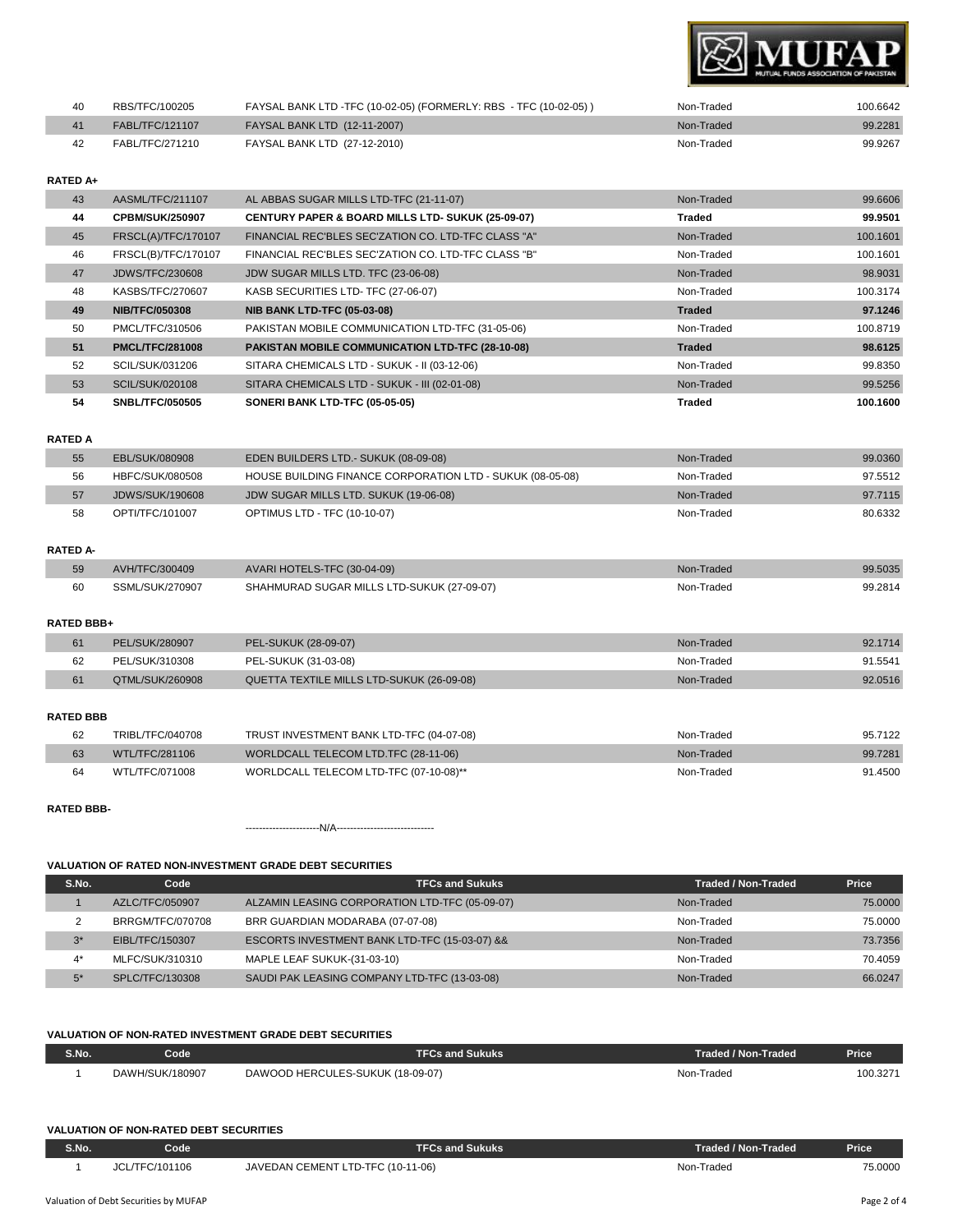

| <b>KCCL/SUK/131207</b> | KOHAT CEMENT-SUKKUK (20-12-07)                          | Non-Traded | 66.8024 |
|------------------------|---------------------------------------------------------|------------|---------|
| SLCL/TFC/280306        | SECURITY LEASING CORPORATION LTD-PPTFC (28-03-06)       | Non-Traded | 70.3280 |
| SLCL/SUK/010607        | SECURITY LEASING CORPORATION LTD-SUKKUK (01-06-07) - I  | Non-Traded | 70.6825 |
| SLCL/SUK/190907        | SECURITY LEASING CORPORATION LTD-SUKKUK (19-09-07) - II | Non-Traded | 70.6825 |

#### **VALUATION OF NON-PERFORMING DEBT SECURITIES**

| S.No.             | Code                   | <b>TFCs and Sukuks</b>                           | <b>Traded / Non-Traded</b> | Price      |
|-------------------|------------------------|--------------------------------------------------|----------------------------|------------|
| $\mathbf{1}$      | <b>PAFL/TFC/291107</b> | AGRITECH LTD-TFC (29-11-07)                      | <b>Traded</b>              | A/C to NPA |
| 2                 | PAFL/TFC/140108        | AGRITECH LTD-TFC (14-01-08)                      | Non-Traded                 | A/C to NPA |
| 3                 | PAFL/SUK/060808        | AGRITECH LTD-SUKUK (06-08-08)                    | Non-Traded                 | A/C to NPA |
| 4                 | PAFL/TFC/011208        | AGRITECH LTD-TFC (01-12-08)                      | Non-Traded                 | A/C to NPA |
| 5                 | AAHL/TFC/230806        | AL ABBAS HOLDINGS (PVT) LTD-TFC (23-08-06)       | Non-Traded                 | A/C to NPA |
| 6                 | AZLM/TFC/120508        | AL-ZAMIN LEASING MODARABA LTD-TFC (12-05-08)     | Non-Traded                 | A/C to NPA |
| $\overline{7}$    | AML/SUK/210108         | <b>AMTEX LTD.-SUKUK (21-01-08)</b>               | Non-Traded                 | A/C to NPA |
| 8                 | ATML/SUK/150408        | ARZOO TEXTILE MILLS LTD-SUKUK (15-04-08)         | Non-Traded                 | A/C to NPA |
| 9                 | ANL/TFC/200905         | AZGARD NINE LTD-TFC (20-09-05)                   | Non-Traded                 | A/C to NPA |
| 10                | ANL/TFC/041207         | AZGARD NINE LTD- TFC (04-12-07) PP               | Non-Traded                 | A/C to NPA |
| 11                | <b>BNL/TFC/301108</b>  | BUNNY'S LTD. - TFC (30-11-08)                    | Non-Traded                 | A/C to NPA |
| $12 \overline{ }$ | DCL/TFC/               | <b>DEWAN CEMENT LTD</b>                          | Non-Traded                 | A/C to NPA |
| 13                | EHL/SUK/311207         | EDEN HOUSING LTD.- SUKUK (31-12-07)              | Non-Traded                 | A/C to NPA |
| 14                | EHL/SUK/310308         | EDEN HOUSING LTD.- SUKUK (31-03-08)              | Non-Traded                 | A/C to NPA |
| 15                | FDIBL/TFC/110907       | FIRST DAWOOD INVESTMENT BANK LTD. TFC (11-09-07) | Non-Traded                 | A/C to NPA |
| 16                | GHL/TFC/230806         | GHANI HOLDING (PVT) LTD-TFC (23-08-06)           | Non-Traded                 | A/C to NPA |
| 17                | GCL/TFC/180108         | GHARIBWAL CEMENT-TFC (18-01-08)                  | Non-Traded                 | A/C to NPA |
| 18                | <b>MLFC/SUK/031207</b> | MAPLE LEAF SUKUK-(03-12-07)                      | Non-Traded                 | A/C to NPA |
| 19                | NAEL/TFC/150507        | NEW ALLIED ELECTRONIC (15-05-07)                 | Non-Traded                 | A/C to NPA |
| 20                | NAEL/SUK/270707        | NEW ALLIED ELECTRONIC - SUKUK (27-07-07)         | Non-Traded                 | A/C to NPA |
| 21                | NAEIL/SUK/031207       | NEW ALLIED ELECTRONIC - SUKUK (03-12-07)         | Non-Traded                 | A/C to NPA |
| 22                | PACE/TFC/150208        | PACE (PAKISTAN) LTD-TFC (15-02-08)               | Non-Traded                 | A/C to NPA |
| 23                | PHO/TFC/311208         | PAK HY-OILS LTD-TFC (31-12-08)                   | Non-Traded                 | A/C to NPA |
| 24                | <b>SGML/TFC/220908</b> | SHAKARGANJ MILLS LTD-TFC (22-09-08)              | Non-Traded                 | A/C to NPA |
| 25                | SEL/SUK/160707         | SITARA ENERGY LTD-SUKUK (16-07-07)               | Non-Traded                 | A/C to NPA |
| 26                | SPL/SUK/190808         | SITARA PEROXIDE LTD-SUK (19-08-08)               | Non-Traded                 | A/C to NPA |
| 27                | TELE/TFC/270505        | TELECARD LTD-TFC (27-05-05)                      | Non-Traded                 | A/C to NPA |
| 28                | <b>TSH/SUK/260608</b>  | THREE STAR HOSIERY SUKUK (25-06-08)              | Non-Traded                 | A/C to NPA |
| 29                | VDL/TFC/301108         | VISION DEVELOPERS (PVT) LTD (30-11-08)           | Non-Traded                 | A/C to NPA |

\* Price has been calculated after apply maximum markup of 500 basis points to the calculated yield as provided under SECPs Circular No.3 of 2010.

\*\* In implementation of the Board's decision taken in the 9th Meeting 2010 - 2011. valuation of debt securities moving from traded to non-traded category to be capped at last traded price.

\*\*\* In line of special circumstances as underline by MUFAP in emails to member dated 8th March, 2011.

\*\*\*\* Yield calculated as per the Board recommended format. Approved on 26th July BOD.

&& For TFC issued by Escorts Investment Bank, the period of fifteen days from the due date expires today. However we have received an intimation from the Trustee First Dawood Investment Bank Limited (along with a legal opinion from Mandviwalla and Zafar Advocates) that consents from more than 51% of TFC holders have been received to extend principal payment due by September 15, 2011 for a period of 45 days (up to October 29, 2011). MUFAP is applying discretionary mark up of 500 bps under Circular 1 of 2009 and 3 of 2010. Details of rationale for applying discretionary mark up will be provided on Monday.